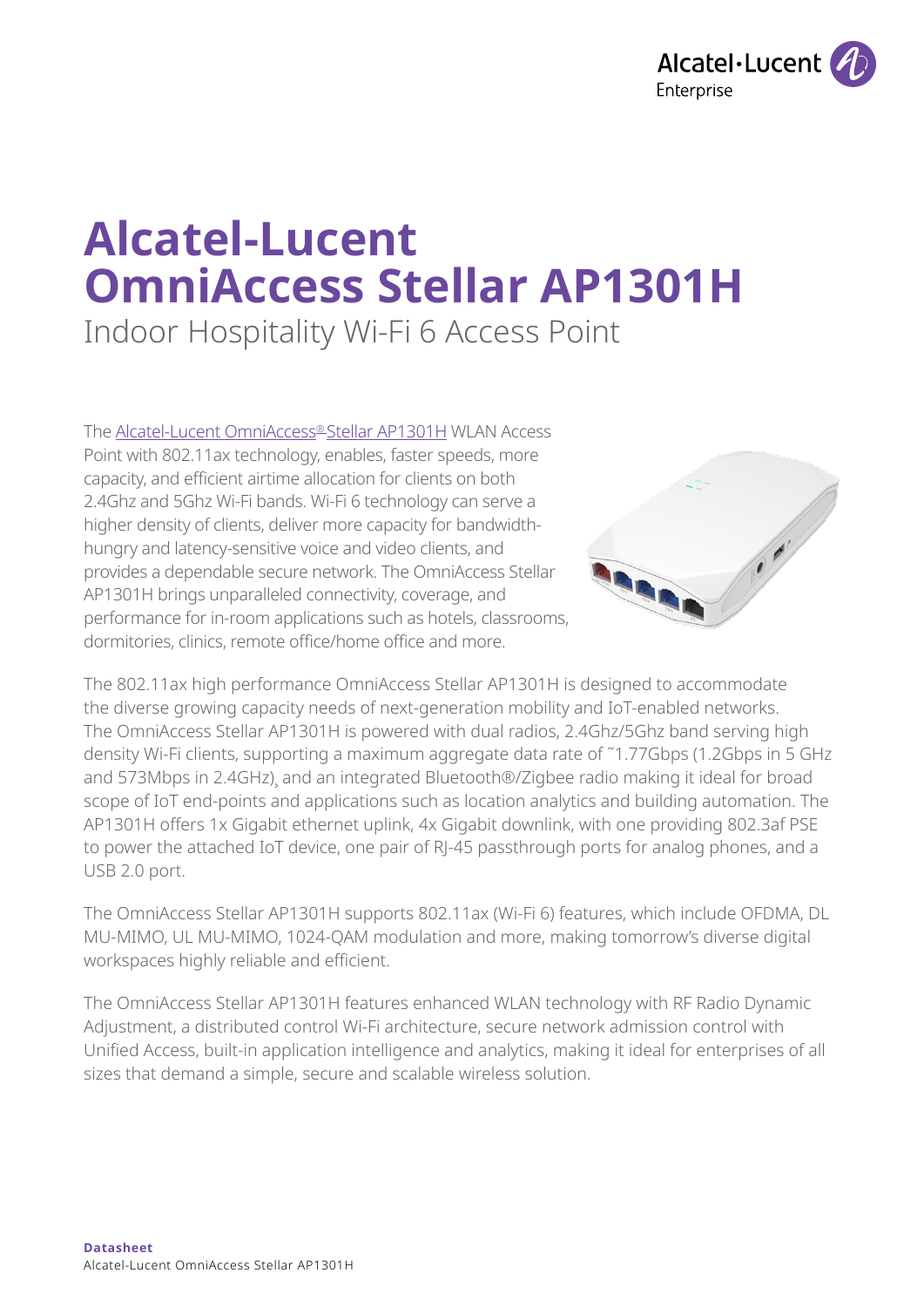# **802.11 ax (Wi-Fi 6) high-efficiency features**

IEEE 802.11ax allows enterprises to deliver high performance wireless LAN services with increased throughput, enabling more clients in dense environments and bringing power efficiency to IoT devices, while remaining fully backward compatible with existing 802.11 a/b/g/n/ac deployments. The 802.11ax standard is a dramatic step forward in wireless LAN technology for all organisations. Some of the key 802.11ax features enabled on the OmniAccess Stellar AP1301H include:

- Orthogonal Frequency Division Multiple Access (OFDMA) enabling more clients to simultaneously operate in the same channel and thereby improve efficiency, latency, and throughput. OFDMA can concurrently address multiple clients in both directions downlink (DL) and uplink (UL), including OFDMA Resource Units (RUs). OFDMA is very effective in environments where there are many devices with short frames demanding lower latency.
- Multi-user multiple input, multiple output (MU-MIMO) allowing more data to be transferred at once and enabling an access point to handle a larger number of concurrent clients
- 1024 quadrature amplitude modulation mode (1024-QAM) boosting peak data-rates by as much as 25 percent
- BSS Coloring improving spatial reuse in dense environments by providing a mechanism for colour coding different overlapping BSS's, allowing more simultaneous transmissions
- Extended Range (ER) providing increased coverage in scenarios where receiving side encounters high path loss and channel delay spread, especially in outdoor environments
- Target Wake Time (TWT) making Wi-Fi CERTIFIED 6 devices more power efficient. This capability lets client devices sleep much longer, and wake up to less contention, extending the battery life of smart phones, IoT sensors, and other devices.
- Transmit beamforming improving signal power resulting in significantly higher rates at a given range

## **Deliver enterprise-grade security and scale with simplicity**

The OmniAccess Stellar AP1301H enables a visionary distributed Wi-Fi architecture with centralised management and policy control. This enforces security at every step starting at the network edge, and allowing unparalleled scale in network capacity. This architecture is vital for enabling the next generation of digital enterprise that demands business agility, seamless mobility and secure IoT-enabled infrastructure empowering business transformation through continuous innovation.

The OmniAccess Stellar AP1301H provides enhanced security with WPA3, a new security standard for enterprise and public networks, improving Wi-Fi security by using advanced security algorithms and stronger ciphers in enterprises including the 192-bit security suite. Public spaces which provide open non-protected access, will soon provide encryption and privacy using OmniAccess Stellar, ready to support a new security standard Wi-Fi Enhanced Open based on Opportunistic Wireless Encryption (OWE).\*

The access points can be deployed in three different modes, all through a single version of software, simplifying IT operations.

For medium- to large-scale enterprises, the Alcatel-Lucent OmniVista® Network Management System provides secure plug-and-play APs for large scale deployment, with user friendly workflows for wireless services and unified access for end-to-end security. It comes with an integrated Unified Policy Authentication Manager (UPAM) which helps define the authentication strategy and policy enforcement for employees, guest management, and BYOD devices. The OmniAccess Stellar AP1301H has built-in DPI technology providing real-time Application Monitoring and enforcement capabilities. The network administrator can obtain a comprehensive view of applications running in the network and apply adequate controls to optimise the performance of the network for business-critical applications. OmniVista provides advanced options for RF management, wIDS/wIPS for intrusion detection and prevention, and heatmaps for WLAN site planning. To further simplify IT, the APs can be managed as one or more access point groups (a logical grouping of one or more access points).

\* The hardware is ready, and will be supported in a future software update.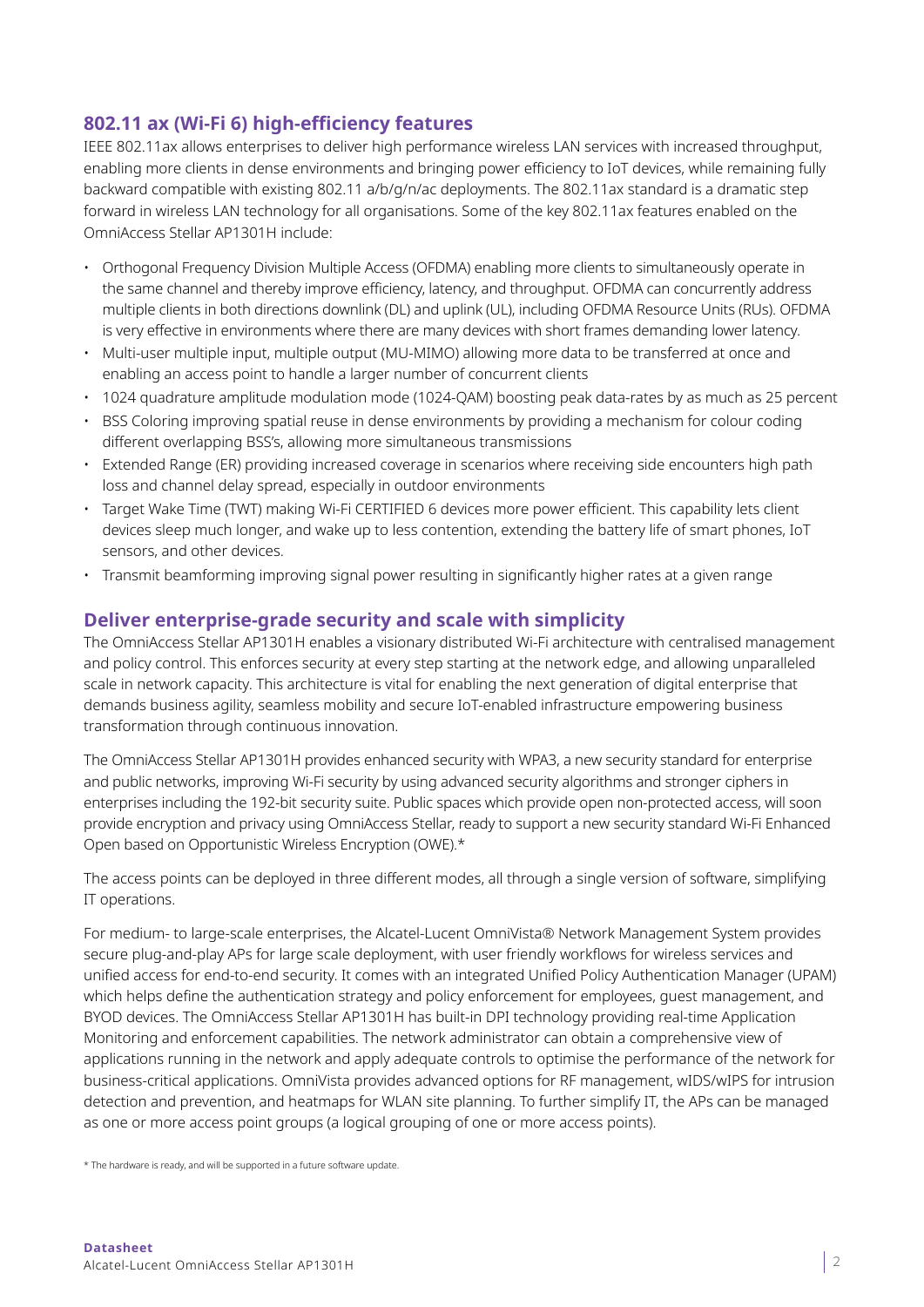## **Cloud-enabled with OmniVista Cirrus Network Management as a Service**

The OmniAccess Stellar AP1301H can be managed by the Alcatel-Lucent OmniVista® Cirrus cloud platform. OmniVista Cirrus powers a secure, resilient, and scalable cloud-based network management platform. It offers hassle-free network deployment and easy service rollout with advanced analytics for smarter decision making. OmniVista Cirrus also offers IT-friendly unified access with secure authentication and policy enforcement for users and devices.

#### **On premises deployment with OmniVista 2500 Network Management System (NMS)**

The OmniAccess Stellar AP1301H can be managed on-premises from the Alcatel-Lucent OmniVista 2500 NMS.

For small- to medium-size enterprises, Wi-Fi Express provides secure web managed (HTTPS) cluster deployment.

The OmniAccess Stellar AP1301H by default can operate in a cluster architecture to provide simplified plug-and-play deployment. The AP cluster is an autonomous system that consists of a group of OmniAccess Stellar APs which is managed by one AP that is elected as the primary virtual manager. One AP cluster supports up to 255 APs.

The AP cluster architecture ensures simplified and quick deployment. Once the first AP is configured using the configuration wizard, the remaining APs in the network will come up automatically with an updated configuration. This ensures the whole network is up and functional within a few minutes.

The OmniAccess Stellar AP1301H also supports secure zero-touch provisioning with Alcatel-Lucent OXO Connect R2 which provides a mechanism by which all APs in a cluster will obtain bootstrap data securely from an on premises OXO Connect.

The W-Fi Express mode supports role-based management access to the AP cluster which includes Admin, Viewer, and GuestOperator access. GuestOperator access simplifies guest account creation and management, and can be used by any non-IT person such as a front desk worker or receptionist. The OmniAccess Stellar AP1301H also supports a built-in customisable captive portal which enables customers to offer secure and seamless guest access experience.

# **Quality of Service for Unified Communications apps**

The OmniAccess Stellar AP1301H supports fine-tuned, Quality of Service (QoS) parameters to differentiate and provide appropriate QoS for each application such as voice, video and desktop sharing. Application aware RF scanning avoids interruption of real-time applications.

#### **RF management**

Radio Dynamic Adjustment (RDA) technology automatically assigns channels and power settings, provides DFS/ TPC, and ensures that APs stay clear of all radio frequency interference (RFI) sources to deliver a reliable, highperformance WLAN. The OmniAccess Stellar AP1301H can be configured to provide part-time or dedicated scanning for spectrum analysis and wireless intrusion protection.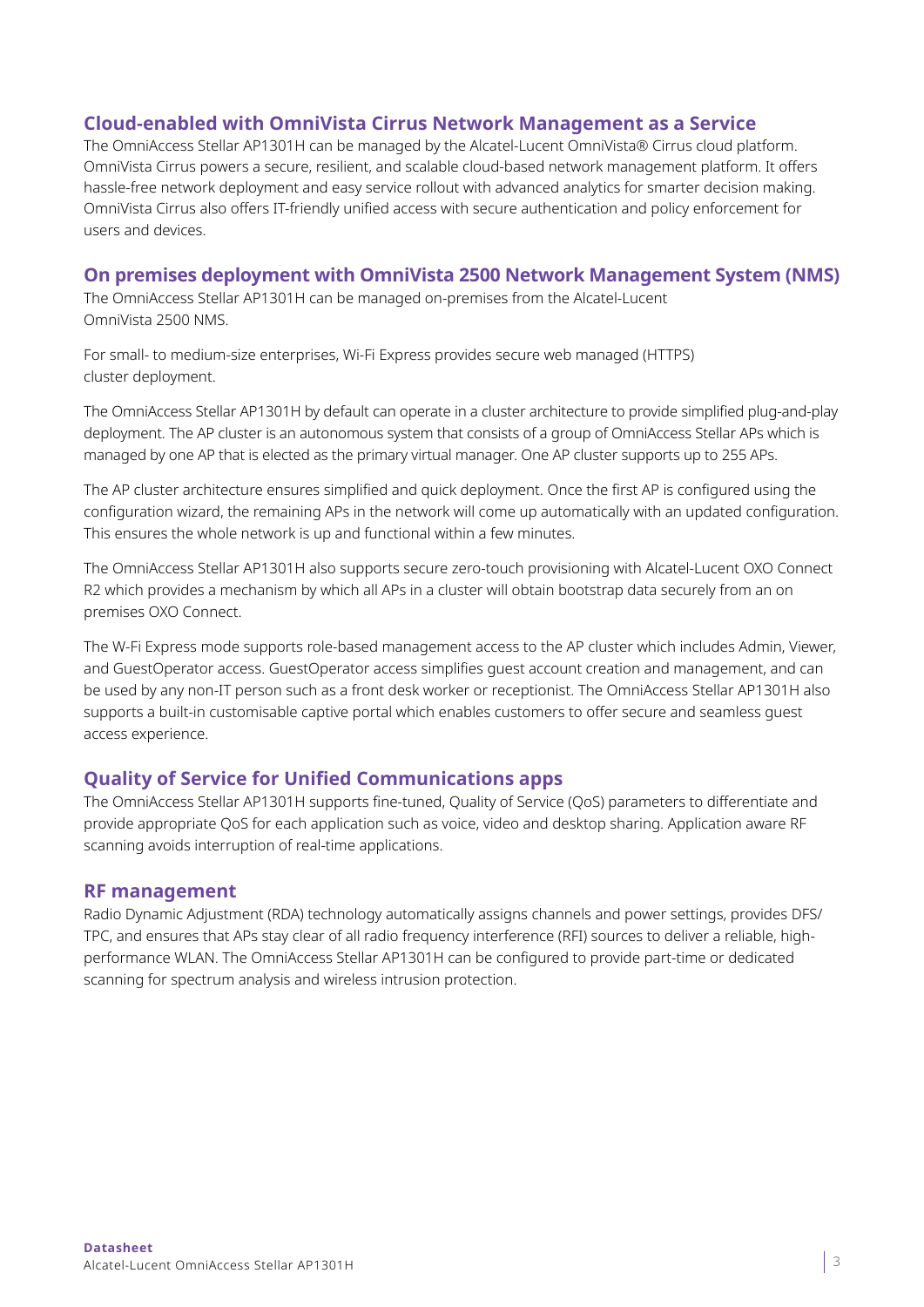# **Product specifications**

| <b>Features</b>      | <b>Description</b>                                                                                                                                                                                                                                                                                                                                                                                                                                                                                                                                                                                                                                                                                                                                                                                                                                                                                                                                                                                                                                                                                                                                                                                                                                                                                                                                                                                                                                                                                                                                                                                                                                                                                                                                                                                                                                                                                                                                                                                                                                                                                                                                                                                                                                                                                                                                                                                                   |
|----------------------|----------------------------------------------------------------------------------------------------------------------------------------------------------------------------------------------------------------------------------------------------------------------------------------------------------------------------------------------------------------------------------------------------------------------------------------------------------------------------------------------------------------------------------------------------------------------------------------------------------------------------------------------------------------------------------------------------------------------------------------------------------------------------------------------------------------------------------------------------------------------------------------------------------------------------------------------------------------------------------------------------------------------------------------------------------------------------------------------------------------------------------------------------------------------------------------------------------------------------------------------------------------------------------------------------------------------------------------------------------------------------------------------------------------------------------------------------------------------------------------------------------------------------------------------------------------------------------------------------------------------------------------------------------------------------------------------------------------------------------------------------------------------------------------------------------------------------------------------------------------------------------------------------------------------------------------------------------------------------------------------------------------------------------------------------------------------------------------------------------------------------------------------------------------------------------------------------------------------------------------------------------------------------------------------------------------------------------------------------------------------------------------------------------------------|
| Radio specifications | • AP type: Indoor<br>• Dual Radio, 5 GHz 802.11ax 2x2:2 and 2.4 GHz 802.11ax 2x2:2<br>→ 5 GHz: 2x2:2 up to 1.2Gbps wireless data rate to individual 2SS HE80 802.11ax client devices<br>- 2.4 GHz: 2x2:2 up to 573Mbps wireless data rate to individual 2SS HE40 802.11ax client devices<br>· Supported frequency bands (country-specific restrictions apply):<br>- 2.400 to 2.4835 GHz<br>$-5.150$ to 5.250 GHz<br>$-5.250$ to 5.350 GHz<br>- 5.470 to 5.725 GHz<br>- 5.725 to 5.850 GHz<br>• Available channels: Dependent on configured regulatory domain<br>· Brazil: Maximum transmit power: 21dBm on 2.4GHz, 21dBm on 5GHz<br>· Maximum (aggregate, conducted total) transmit power (limited by local regulatory requirements):<br>- 21dBm on 2.4GHz (18dBm per chain)<br>- 21dBm on 5GHz (18dBm per chain)<br>• DFA (Dynamic Frequency Adjustment) optimises available channels and provides proper<br>transmission power<br>· Short quard interval for 20-MHz, 40-MHz, and 80-MHz channels<br>• Transmit beamforming (TxBF) for increased signal reliability and range<br>· 802.11n/ac packet aggregation: Aggregated Mac Protocol Data Unit (A-MPDU), Aggregated Mac Service Data<br>Unit (A-MSDU)<br>· Supported data rates (Mbps):<br>$-802.11b: 1, 2, 5.5, 11$<br>$-802.11a/q$ : 6, 9, 12, 18, 24, 36, 48, 54<br>- 802.11n(2.4GHz): 6.5 to 300 (MCS0 to MCS15, HT20 to HT40)<br>- 802.11n(5GHz): 6.5 to 600 (MCS0 to MCS31, HT20 to HT40)<br>- 2.4GHz 256-QAM: 6.5 to 400 (MCS0 to MCS9, NSS=1 to 2, VHT20 to VHT40)<br>- 802.11ac: 6.5 to 866.7 (MCS0 to MCS9, NSS = 1 to 2, VHT20 to VHT80)<br>- 802.11ax(2.4GHz): 3.6 to 573 (MCS0 to MCS11, NSS = 1 to 2, HE20 to HE40)<br>- 802.11ax(5GHz): 3.6 to 1201 (MCS0 to MCS11, NSS = 1 to 2, HE20 to HE80)<br>· Supported modulation types:<br>- 802.11b: BPSK, QPSK, CCK<br>- 802.11a/q/n/ac: BPSK, QPSK, 16-QAM, 64-QAM, 256-QAM<br>- 802.11ax: BPSK, QPSK, 16-QAM, 64-QAM, 256-QAM, 1024-QAM<br>· 802.11n high-throughput (HT) support: HT 20/40<br>· 802.11ac very high throughput (VHT) support: VHT 20/40/80<br>· 802.11ax high efficiency (HE) support: HE 20/40/80<br>• Advanced Cellular Coexistence (ACC)<br>- Minimises interference from 3G/4G cellular networks, distributed antenna systems, and commercial small cell/<br>femtocell equipment<br>· Bluetooth 5 / Zigbee: up to 6dBm transmit power (class 1) and -93dBm receive sensitivity |
| Interfaces           | · Uplink: 1× 10/100/1000Base-T autosensing (RJ-45) port, Power over Ethernet (PoE) 802.3at/af compliant<br>· Downlink: 1× 10/100/1000Base-T autosensing (RJ-45) port, Power over Ethernet (PoE-PSE) 802.3af<br>• Downlink: 3× 10/100/1000Base-T autosensing downlink port<br>• Passive Pass through one pair, back and bottom<br>• 1x USB 2.0 Type C (5V, 500mA)<br>· Reset button: Factory reset                                                                                                                                                                                                                                                                                                                                                                                                                                                                                                                                                                                                                                                                                                                                                                                                                                                                                                                                                                                                                                                                                                                                                                                                                                                                                                                                                                                                                                                                                                                                                                                                                                                                                                                                                                                                                                                                                                                                                                                                                    |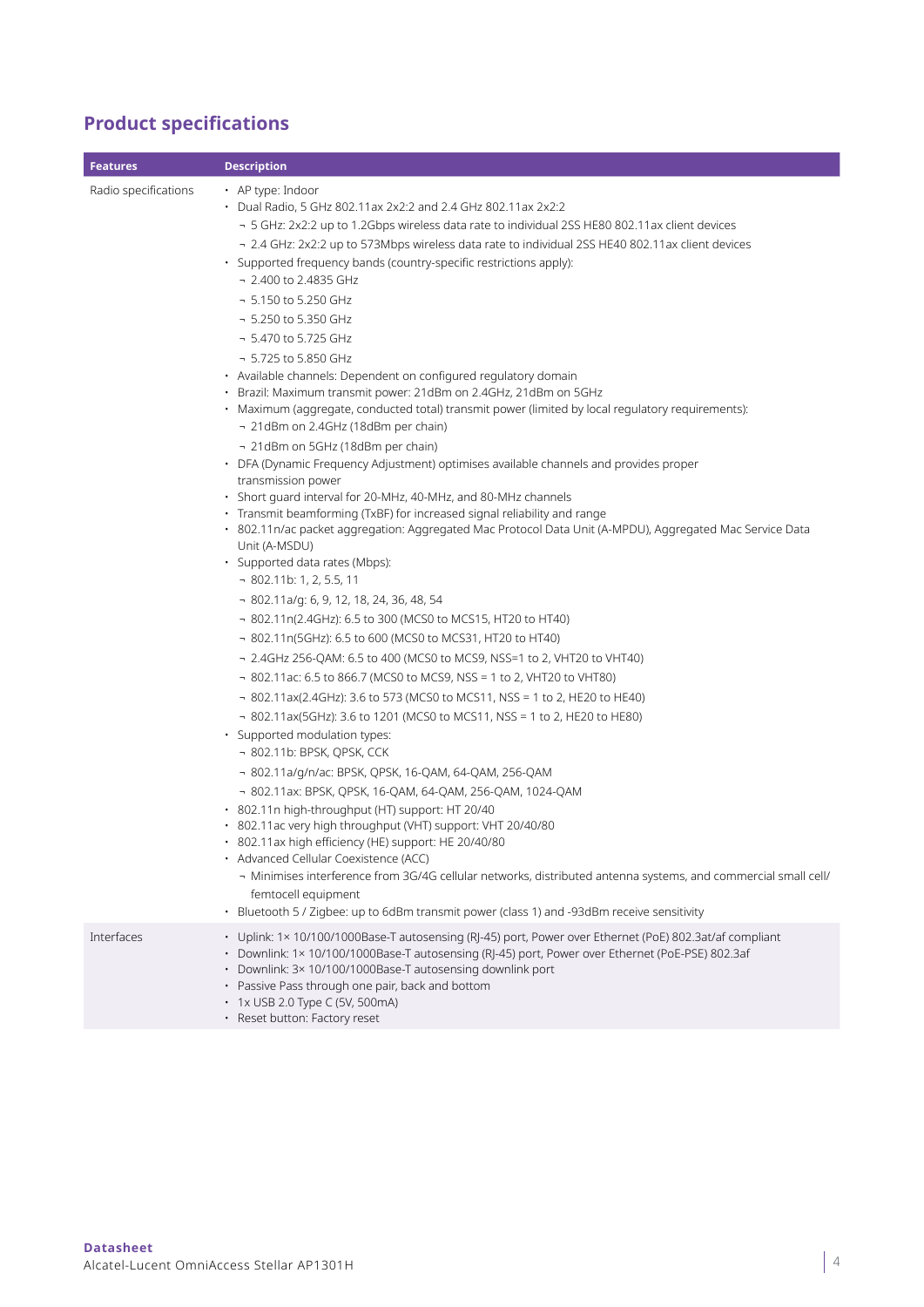| <b>Features</b>                       | <b>Descriptions</b>                                                                                                                                                                                                                                                                                                                                                                                                                                                                                                   |                                                                                                                                                                                                                                                                                                                 |                                                                                                                                                                                                                                                                                                                                              |
|---------------------------------------|-----------------------------------------------------------------------------------------------------------------------------------------------------------------------------------------------------------------------------------------------------------------------------------------------------------------------------------------------------------------------------------------------------------------------------------------------------------------------------------------------------------------------|-----------------------------------------------------------------------------------------------------------------------------------------------------------------------------------------------------------------------------------------------------------------------------------------------------------------|----------------------------------------------------------------------------------------------------------------------------------------------------------------------------------------------------------------------------------------------------------------------------------------------------------------------------------------------|
| Visual indicators<br>(Tri-colour LED) | • For system and radio status<br>- Red flashing: System abnormal, link down<br>- Red light: System startup<br>- Red and blue rotate flashing: System running, OS upgrading<br>- Blue light: System running, dual bands working<br>- Green flashing: System running, no SSID created<br>- Green light: System running, single band working<br>- Red, blue and green rotate flashing<br>- System running, use for location of an AP<br>• PSE (single color, green)<br>- ON: PSE enabled<br>- OFF: PSE disabled, default |                                                                                                                                                                                                                                                                                                                 |                                                                                                                                                                                                                                                                                                                                              |
| Security                              | $\cdot$ 802.1X<br>• Portal page authentication                                                                                                                                                                                                                                                                                                                                                                                                                                                                        | · 802.11i, WPA2, WPA3, Enterprise with CNSA Option, Personal (SAE)<br>• WEP, Advanced Encryption Standard (AES), Temporal Key Integrity Protocol (TKIP)<br>• Firewall: ACL, wIPS/wIDS and DPI application policy enforcement with OmniVista                                                                     |                                                                                                                                                                                                                                                                                                                                              |
| Antenna                               | • AP1301H: 2×2:2 @ 2.4GHz, 2x2:2 @ 5GHz<br>5 GHz                                                                                                                                                                                                                                                                                                                                                                                                                                                                      | - Integrated omni-directional antennas with peak antenna gain of 3.92dBi in 2.4 GHz and 4.41dBi in<br>- Integrated BLE omnidirectional antenna with peak gain of 3.2dBi                                                                                                                                         |                                                                                                                                                                                                                                                                                                                                              |
| Receive sensitivity                   | $\cdot$ 1 Mbps<br>$\cdot$ 11 Mbps<br>$\cdot$ 6 Mbps<br>$\cdot$ 54 Mbps<br>• HT20(MCS0/8)<br>• HT20(MCS7/15)<br>$\cdot$ HT40(MCS0/8)<br>• HT40(MCS7/15)<br>• $VHT20(MCS0)$<br>$\cdot$ VHT20(MCS8)<br>$\cdot$ VHT40(MCS0)<br>$\cdot$ VHT40(MCS9)<br>$\cdot$ VHT80(MCS0)<br>$\cdot$ VHT80(MCS9)<br>$\cdot$ HE20(MCS0)<br>$\cdot$ HE20(MCS11)<br>$\cdot$ HE40(MCS0)<br>$\cdot$ HE40(MCS11)<br>$\cdot$ HE80(MCS0)<br>• HE80(MCS11)                                                                                         | $\cdot$ 2.4 GHz<br>$-97$<br>.89<br>$-92$<br>$\cdot$ -75<br>$-92$<br>$\cdot$ -74<br>.90<br>$\cdot$ -72<br>$-92$<br>$\cdot$ -71<br>.90<br>$\cdot$ -67<br>$-93$<br>$\cdot$ -63<br>.90<br>$\cdot$ -61                                                                                                               | $\cdot$ 5 GHz<br>$-93$<br>$\cdot$ -76<br>$-92$<br>$\cdot$ -75<br>.90<br>$\cdot$ -72<br>$-92$<br>$\cdot$ -71<br>.90<br>$\cdot$ -67<br>$\cdot$ -87<br>$\cdot$ -63<br>.93<br>$\cdot$ -63<br>.90<br>$\cdot$ -61<br>$-87$<br>$\cdot$ -57                                                                                                          |
| Maximum transmit power<br>(per chain) | $\cdot$ 1 Mbps<br>$\cdot$ 11 Mbps<br>$\cdot$ 6 Mbps<br>$\cdot$ 54 Mbps<br>• HT20(MCS0/8)<br>• HT20(MCS7/15)<br>$\cdot$ HT40(MCS0/8)<br>• HT40(MCS7/15)<br>$\cdot$ VHT20(MCS0)<br>$\cdot$ VHT20(MCS8)<br>$\cdot$ VHT40(MCS0)<br>• VHT40(MCS9)<br>$\cdot$ VHT80(MCS0)<br>• VHT80(MCS9)<br>$\cdot$ HE20(MCS0)<br>• HE20(MCS11)<br>$\cdot$ HE40(MCS0)<br>• HE40(MCS11)<br>• HE80(MCS0)<br>• HE80(MCS11)                                                                                                                   | $\cdot$ 2.4 GHz<br>$\cdot$ 18 dBm<br>$\cdot$ 18 dBm<br>$\cdot$ 18 dBm<br>$\cdot$ 16 dBm<br>$\cdot$ 18 dBm<br>$\cdot$ 15 dBm<br>$\cdot$ 18 dBm<br>$\cdot$ 15 dBm<br>$\cdot$ 18 dBm<br>$\cdot$ 14 dBm<br>$\cdot$ 18 dBm<br>$\cdot$ 14 dBm<br>$\cdot$ 18 dBm<br>$\cdot$ 13 dBm<br>$\cdot$ 18 dBm<br>$\cdot$ 13 dBm | $-5$ GHz<br>$\cdot$ 18 dBm<br>$\cdot$ 16 dBm<br>$\cdot$ 18 dBm<br>$\cdot$ 14 dBm<br>$\cdot$ 18 dBm<br>$\cdot$ 14 dBm<br>$\cdot$ 18 dBm<br>$\cdot$ 13 dBm<br>$\cdot$ 18 dBm<br>$\cdot$ 13 dBm<br>$\cdot$ 18 dBm<br>$\cdot$ 12 dBm<br>$\cdot$ 18 dBm<br>$\cdot$ 12 dBm<br>$\cdot$ 18 dBm<br>$\cdot$ 12 dBm<br>$\cdot$ 18 dBm<br>$\cdot$ 12 dBm |

Note: Maximum transmit power is limited by local regulatory settings.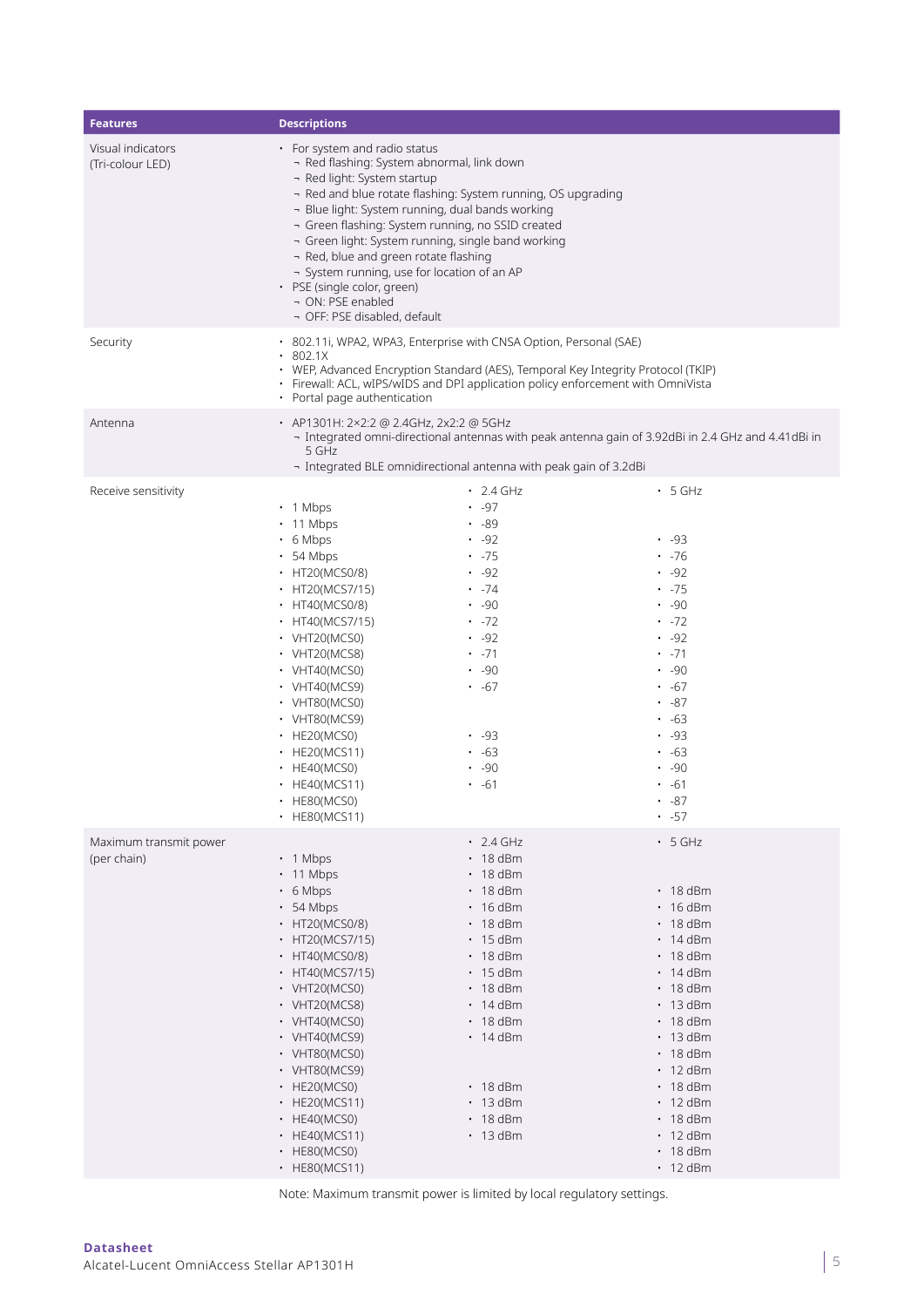| <b>Features</b>   | <b>Descriptions</b>                                                                                                                                                                                                                                                                                                                                                                                                                                                                                                                                                                                                                                                                                                                                                                                                                                                                                                                                                                                                                                                                                                                                                         |
|-------------------|-----------------------------------------------------------------------------------------------------------------------------------------------------------------------------------------------------------------------------------------------------------------------------------------------------------------------------------------------------------------------------------------------------------------------------------------------------------------------------------------------------------------------------------------------------------------------------------------------------------------------------------------------------------------------------------------------------------------------------------------------------------------------------------------------------------------------------------------------------------------------------------------------------------------------------------------------------------------------------------------------------------------------------------------------------------------------------------------------------------------------------------------------------------------------------|
| Power             | · Supports direct DC power and Power over Ethernet (PoE)<br>• When both power sources are available, DC power takes priority over PoE<br>• Direct DC source:<br>$-48$ V DC nominal, $+/-5%$<br>• Power over Ethernet (PoE):<br>- IEEE 802.3at/af source<br>- 25W (input IEEE 802.3at PoE)<br>- 12.7W (input IEEE 802.3af PoE), Eth1 PSE disabled                                                                                                                                                                                                                                                                                                                                                                                                                                                                                                                                                                                                                                                                                                                                                                                                                            |
| Mounting          | Ships with wall mounting (single gang) kit                                                                                                                                                                                                                                                                                                                                                                                                                                                                                                                                                                                                                                                                                                                                                                                                                                                                                                                                                                                                                                                                                                                                  |
| Environmental     | • Operating:<br>¬ Temperature: 0°C to 45°C (-32°F to +113°F)<br>- Humidity: 5% to 95% non-condensing<br>• Storage and transportation: Temperature: -40°C to +70°C (-40°F to +158°F)                                                                                                                                                                                                                                                                                                                                                                                                                                                                                                                                                                                                                                                                                                                                                                                                                                                                                                                                                                                         |
| Dimensions/Weight | · Single AP excluding packing box and accessories:<br>$-$ 86 mm (W) x 29 mm (D) x 162.5 mm (H) / 3.38" (W) x 1.14" (D) x 6.4" (H)<br>- 320 g/0.71 lb<br>· Single AP including packing box and accessories:<br>$-115$ mm (W) x 54 mm (D) x 182 mm (H) / 4.52" (W) x 2.13" (D) x 7.17"(H)<br>$-500$ g/1.1 lb                                                                                                                                                                                                                                                                                                                                                                                                                                                                                                                                                                                                                                                                                                                                                                                                                                                                  |
| Reliability       | MTBF: 1,314,000h (150 years) at +25°C operating temperature                                                                                                                                                                                                                                                                                                                                                                                                                                                                                                                                                                                                                                                                                                                                                                                                                                                                                                                                                                                                                                                                                                                 |
| Capacity          | • Up to 16 SSID per radio (total 32 SSID)<br>• Up to 1024 associated client devices                                                                                                                                                                                                                                                                                                                                                                                                                                                                                                                                                                                                                                                                                                                                                                                                                                                                                                                                                                                                                                                                                         |
| Software features | • Up to 4K APs when managed by OV2500. No limit on number of AP groups<br>• Up to 255 APs per web managed (HTTP/ HTTPS) cluster<br>• Auto channel selection<br>• Auto transmit power control<br>• Bandwidth control per SSID<br>$\cdot$ L2 roaming<br>• L3 roaming with OmniVista 2500<br>· Captive portal (Internal/External)<br>• Guest self-registration optional SMS notification) with OmniVista 2500<br>· Internal user database<br>• RADIUS client<br>· Guest social-login with OmniVista 2500<br>• RADIUS proxy authentication with OmniVista 2500<br>• LDAP/AD proxy authentication with OmniVista 2500<br>• Wireless QoS<br>• Band steering<br>· Client smart load balance<br>· Client sticky avoidance<br>• User behavior tracking<br>• White/black list<br>· Zero-touch provisioning (ZTP)<br>• NTP Client<br>· ACL<br>• DHCP/DNS/NAT<br>• Wireless MESH P2P/P2MP<br>• Wireless Bridge<br>• Roque AP location and containment<br>• Dedicated Scanning AP<br>· System log report<br>$\cdot$ SSHv2<br>· SNMPv2<br>• Wireless attack detection with OmniVista 2500<br>• Floor plan and heat map with OmniVista 2500<br>· Stanley Healthcare/Aeroscout RTLS support |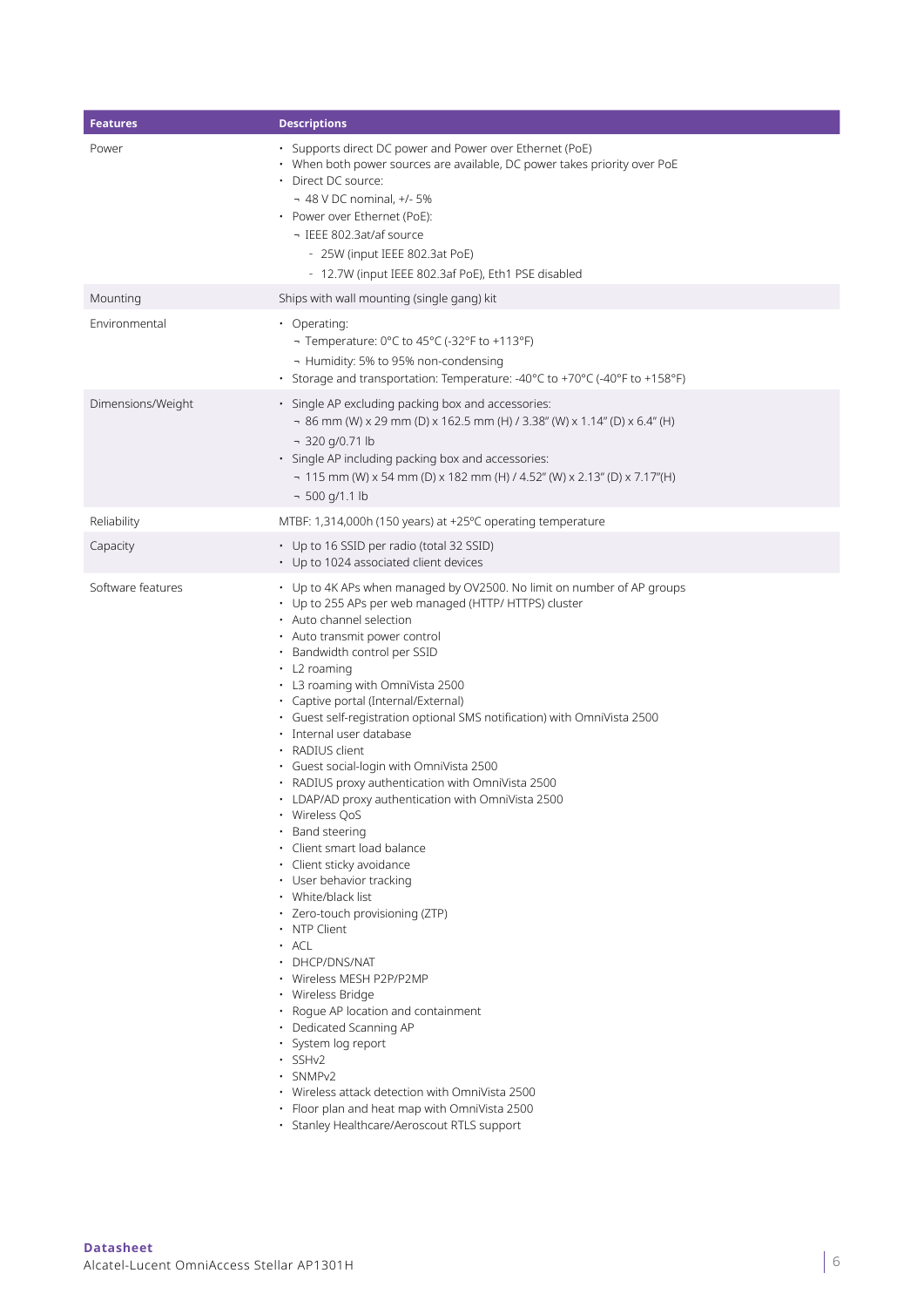| <b>Features</b>              | <b>Descriptions</b>                                                                                                                                                                                                                                                                                                                                                                                                                                                                                                |
|------------------------------|--------------------------------------------------------------------------------------------------------------------------------------------------------------------------------------------------------------------------------------------------------------------------------------------------------------------------------------------------------------------------------------------------------------------------------------------------------------------------------------------------------------------|
| <b>IFFE standard</b>         | · IEEE 802.11a/b/g/n/ac/ax<br>· IEEE 802.11e WMM, U-APSD<br>· IEEE 802.11h, 802.11i, 802.11e QoS<br>· IEEE 802.1Q (VLAN Tagging)<br>· 802.11k Radio Resource Management<br>• 802.11v BSS Transition Management<br>• 802.11r Fast roaming                                                                                                                                                                                                                                                                           |
| Regulatory and certification | • CB Scheme Safety, cTUVus<br>· Wi-Fi CERTIFIED Wi-Fi 6, Passpoint R3<br>$·$ FCC<br>$\cdot$ CE Marked<br>$\cdot$ EN 60601-1-1 & EN 60601-1-2<br>· RoHS, REACH, WEEE<br>• EMI and susceptibility (Class B)<br>· 2014/35/EU Low Voltage Directive<br>• 2014/30/EU EMC Directive<br>• 2011/65/EU RoHS Directive<br>· 2014/53/EU Radio Equipment Directive<br>$\cdot$ EN 55032<br>• IEC/EN 60950 and 62368<br>$\cdot$ EN 300 328<br>$\cdot$ EN 301 893<br>$\cdot$ EN 301 489-1<br>• EN 301 489-17<br>$\cdot$ SRRC, CCC |

# **Ordering information**

| <b>Access Points</b> | <b>Description</b>                                                                                                                                                                                                                                               |
|----------------------|------------------------------------------------------------------------------------------------------------------------------------------------------------------------------------------------------------------------------------------------------------------|
| OAW-AP1301H-RW       | OmniAccess Stellar Indoor AP1301H. Dual radio 2.4/5Ghz 2x2 802.11ax, omni antenna. 1x GbE uplink,<br>4x GbE downlink (1 PSE), RJ45 passthrough pair, BLE/Zigbee radio, 1x USB and 1x 48V DC. Unrestricted<br>Regulatory Domain. Not for use in US, Egypt, Japan. |
| OAW-AP1301H-ME       | OmniAccess Stellar Indoor AP1301H. Dual radio 2.4/5Ghz 2x2 802.11ax, omni antenna. 1x GbE uplink,<br>4x GbE downlink (1 PSE), RJ45 passthrough pair, BLE/Zigbee radio, 1x USB and 1x 48V DC. Restricted<br>Regulatory Domain: Egypt, Israel.                     |
| OAW-AP1301H-US       | OmniAccess Stellar Indoor AcP1301H. Dual radio 2.4/5Ghz 2x2 802.11ax, omni antenna. 1x GbE uplink,<br>4x GbE downlink (1 PSE), RJ45 passthrough pair, BLE/Zigbee radio, 1x USB and 1x 48V DC. Restricted<br>Regulatory Domain: US.                               |
| <b>Accessories</b>   | <b>Description</b>                                                                                                                                                                                                                                               |
| PD-9001GR/AT/AC      | 1-Port IEEE 802.3at PoE Midspan. Port speed 10/100/1000M PoE power 30W. No power cord included.<br>Please order PWR-CORD-XX for country specific power cord.                                                                                                     |
| ADP-50GRBE           | 48V/50W AC-to-DC Power Adapter with Type A DC plug 2.1*5.5*9.5mm circular, straight. Please order<br>PWR-CORD-XX for country specific power cord.                                                                                                                |

# **Warranty**

OmniAccess Stellar Access Points come with Hardware Limited Lifetime Warranty (HLLW).

# **Services and support**

OmniAccess Stellar Access Points include one year of complementary SUPPORT Software for partners. For more information about our Professional services, Support services, and Managed services, please go to:

<http://enterprise.alcatel-lucent.com/?services=EnterpriseServices&page=directory>